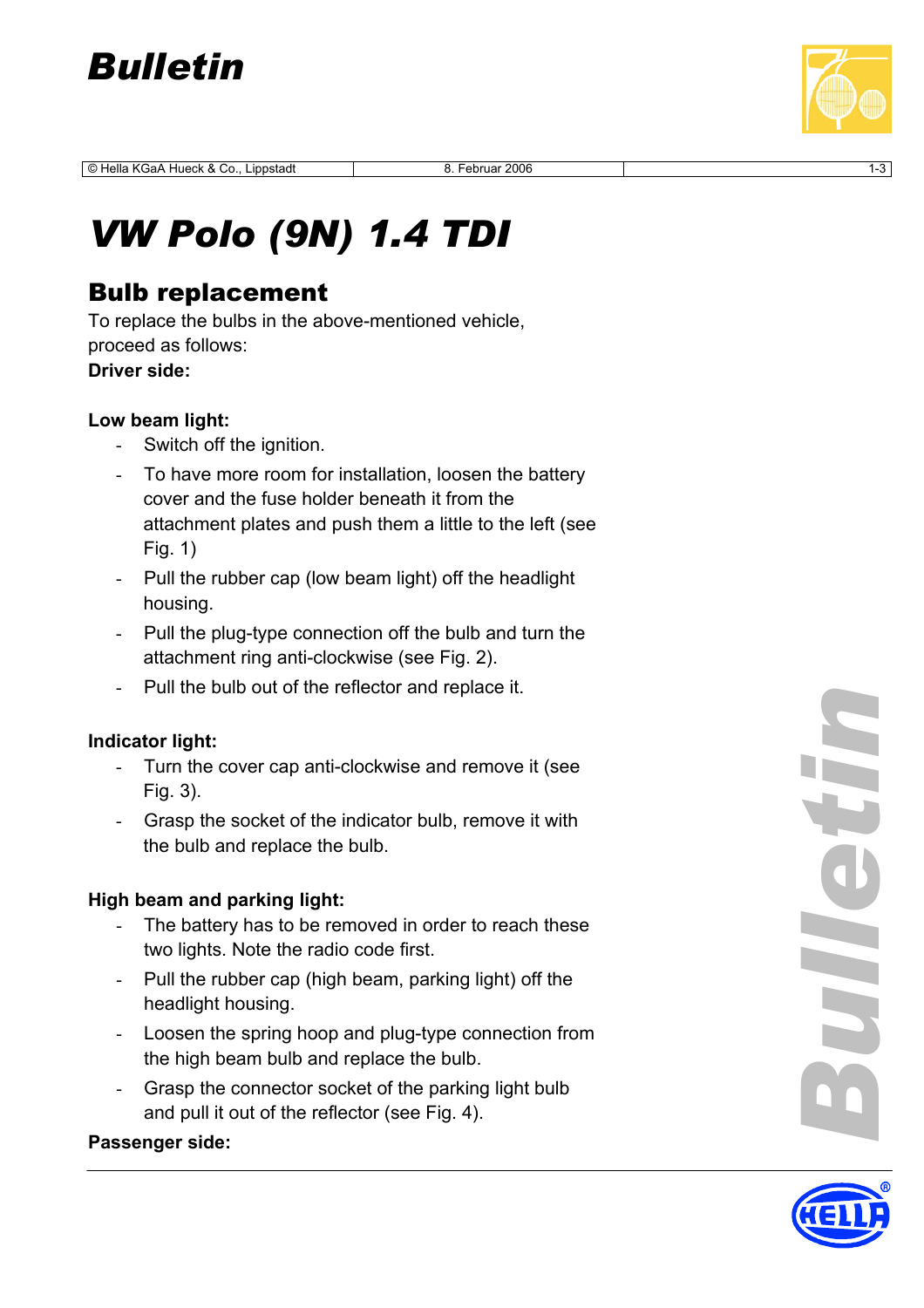

© Hella KGaA Hueck & Co., Lippstadt 8. Februar 2006



#### **Low beam light:**

- Unscrew the attachment screw (Torx 40) from the fuel filter (see Fig. 5).
- Bend the fuel filter carefully to the side. Be careful! In the case of vehicles with an air conditioning system, mind the air conditioning lines (see Fig. 6).
- The rubber cap can now be reached by "slim" hands (see Fig. 7). The coolant recovery bottle should be removed for more room.
- Loosen the plug-type connection (see Fig. 8, 1) and pull the cable bridge off the threaded bolt, off and up (2 and 3).
- Remove the attachment nuts from the recovery bottle and put this to one side without removing the tube.

### Replace **high beam, parking and indicator light** as

described for the driver side (without battery removal). Replace all removed parts in reverse order. Check the lighting system for function. Check and adjust the headlight levelling if necessary.